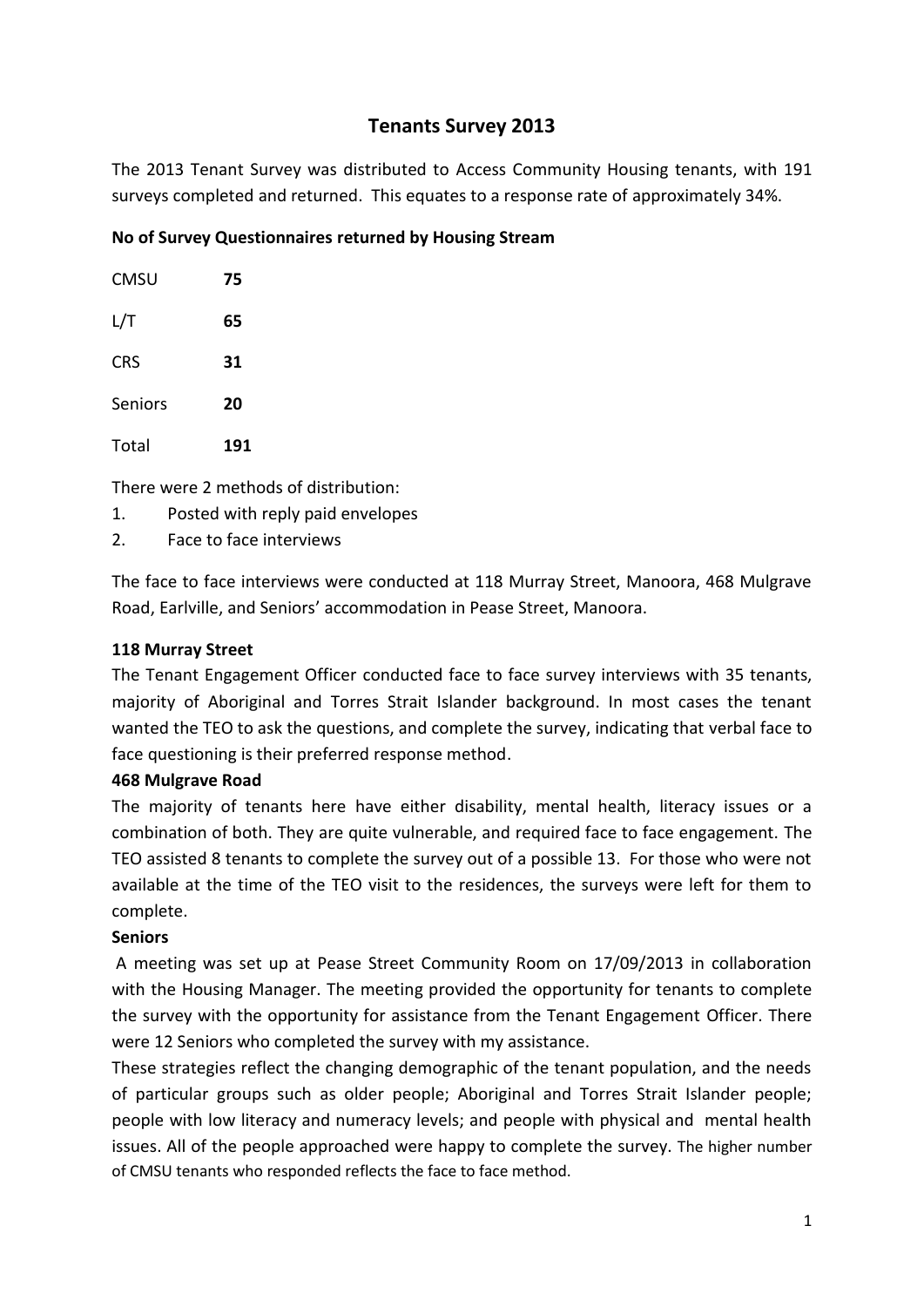There was only one refusal to participate. Tenants' anonymity was protected as they were not asked to provide their names and addresses on the survey. I was able to explain that in my role of TEO, I was the only person who would see the surveys, and would not be passing on the information to other Access Housing staff. I encouraged them to be honest, and the tenants did feedback that they felt confident that their privacy was ensured. This means that the responses have not been distorted.

# **Tenant Incentive**

Tenants were encouraged to respond through an incentive. This was a chance to win a prize, a \$200 food voucher from Coles.

# **Survey Results - Summary**

22% of tenants identified as Aboriginal 5% of tenants identified as both Aboriginal and Torres Strait Islander 8% of tenants identified as Torres Strait Islander 4% identified as Australian South Sea Islander 43% identified as from other cultural background 18% did not respond

# **Level of Satisfaction**

**92 %** of tenants responded that they were satisfied overall with Access Community Housing. Of these, **54%** were very satisfied, and **38%** were satisfied.



# **Tenant comments about their level of satisfaction**

Many tenants used the opportunity to provide positive feedback about Access Community Housing. A recurring theme with more vulnerable tenants was that they felt safe and 'looked after' by Access staff.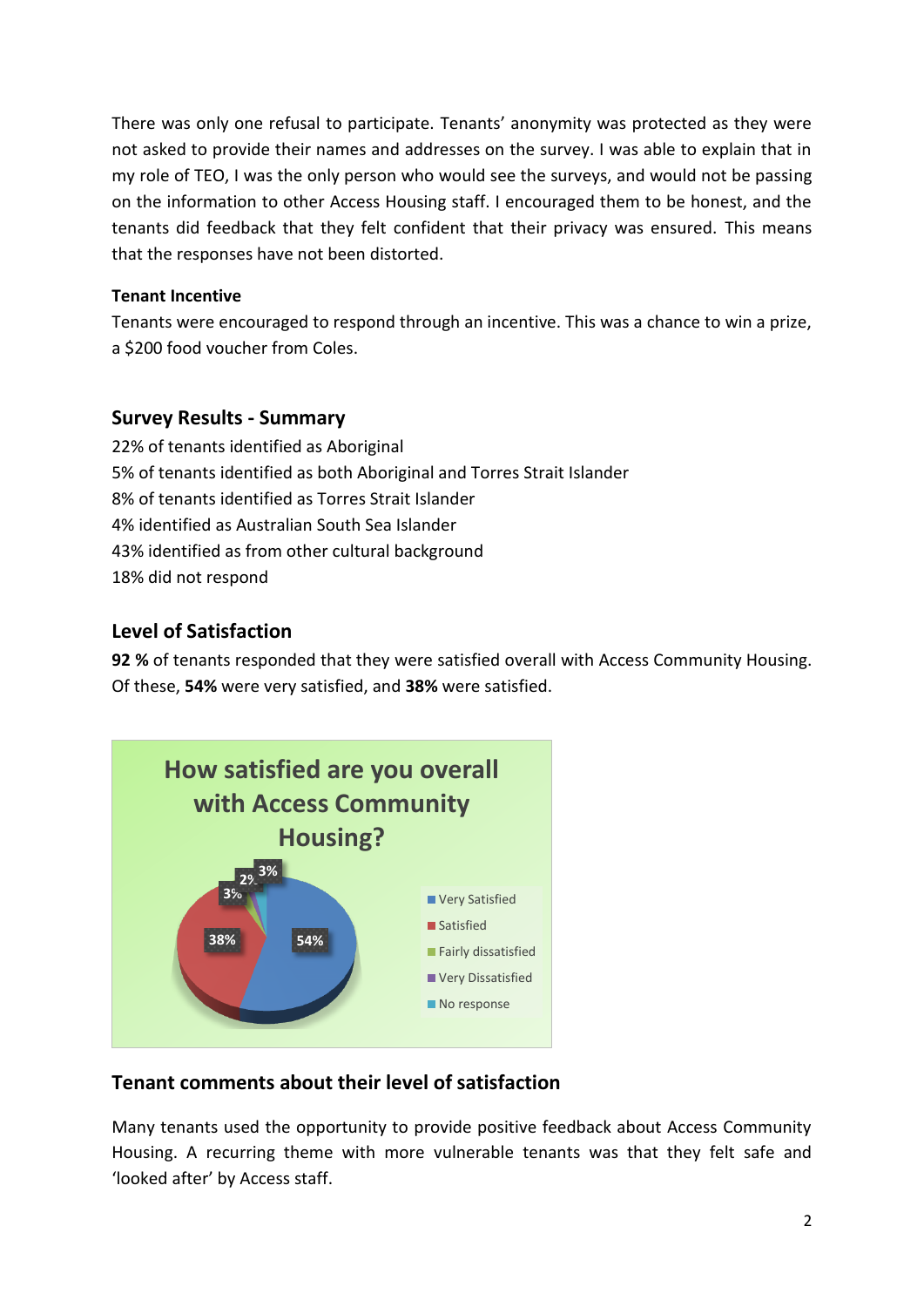*I would just like to take the time and say thank you to all staff at Access. You all have helped me get into a stable home where I can be safe. I am forever grateful that you guys helped. If only most people were as understanding as you all are. Thank you for all the help you have given me and you are all amazing people. Thank you.*

*I really can't see how you can do better as the service I have is excellent- so thank you. I'm really grateful to be your tenant and hopefully for years to come.*

*Extremely pleased with the standard of accommodation supplied by Access Housing. I love my house so much! I have now started adding to the gardens. Love the long lease they have allowed some. Very pleasant to deal with! Much better than any real estate I have previously had….. Thanks so much Phylis and Access Housing!*

# **Rent options**

**97%** of tenants responded that they were satisfied with their rent payment options. Of these, **51%** were very satisfied, **46%** were satisfied.



#### **Tenant comments re rent**

There was a general feedback that the rent options are convenient, including flexibility with rent arrears, indicating that tenants appreciate the understanding of the financial issues that low income tenants experience.

*By asking me to pay additional rent (minor) amount of rent per payment- now I am ahead in my rent. Makes it easy. (as a single Mum of 4)*

*We do struggle with bills; grateful for the low rent.*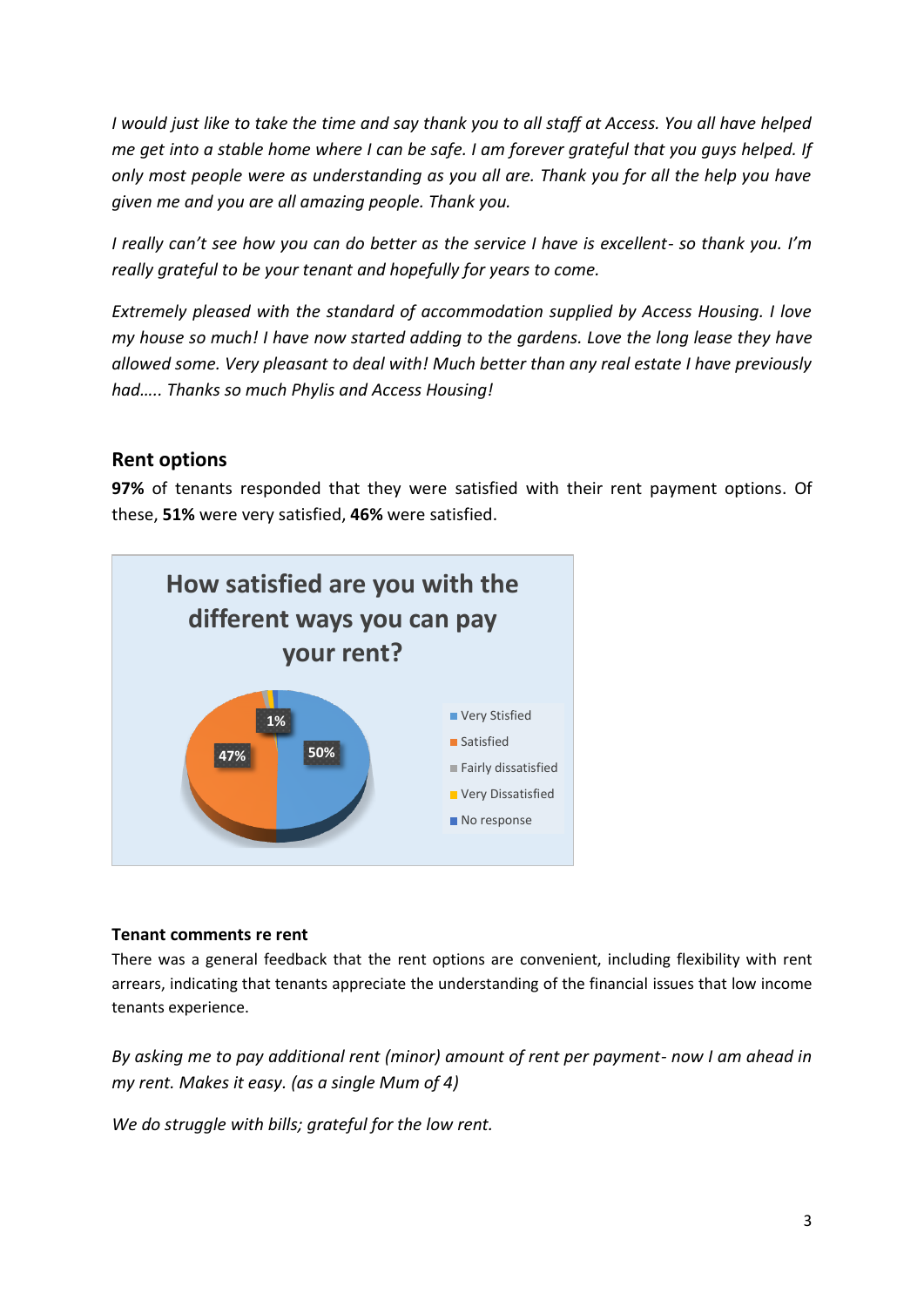*Happy that rent is deducted by Access. Everything is easier for me. I am very happy with Access Housing.*

*Rent - flexible, very good. If rent gets behind, they find ways to get round things.*

# **Repairs**

Overall, **82%** of tenants responded that they were satisfied with the way Access has dealt with repairs. Of these, 47% of tenants were very satisfied, **35%** of tenants were satisfied . **7%** of tenants were dissatisfied.



# **Communication**

**94%** of tenants responded that they were satisfied with how they are dealt with by Access staff. Of these, **60%** responded Very Satisfied. **34%** responded Satisfied.

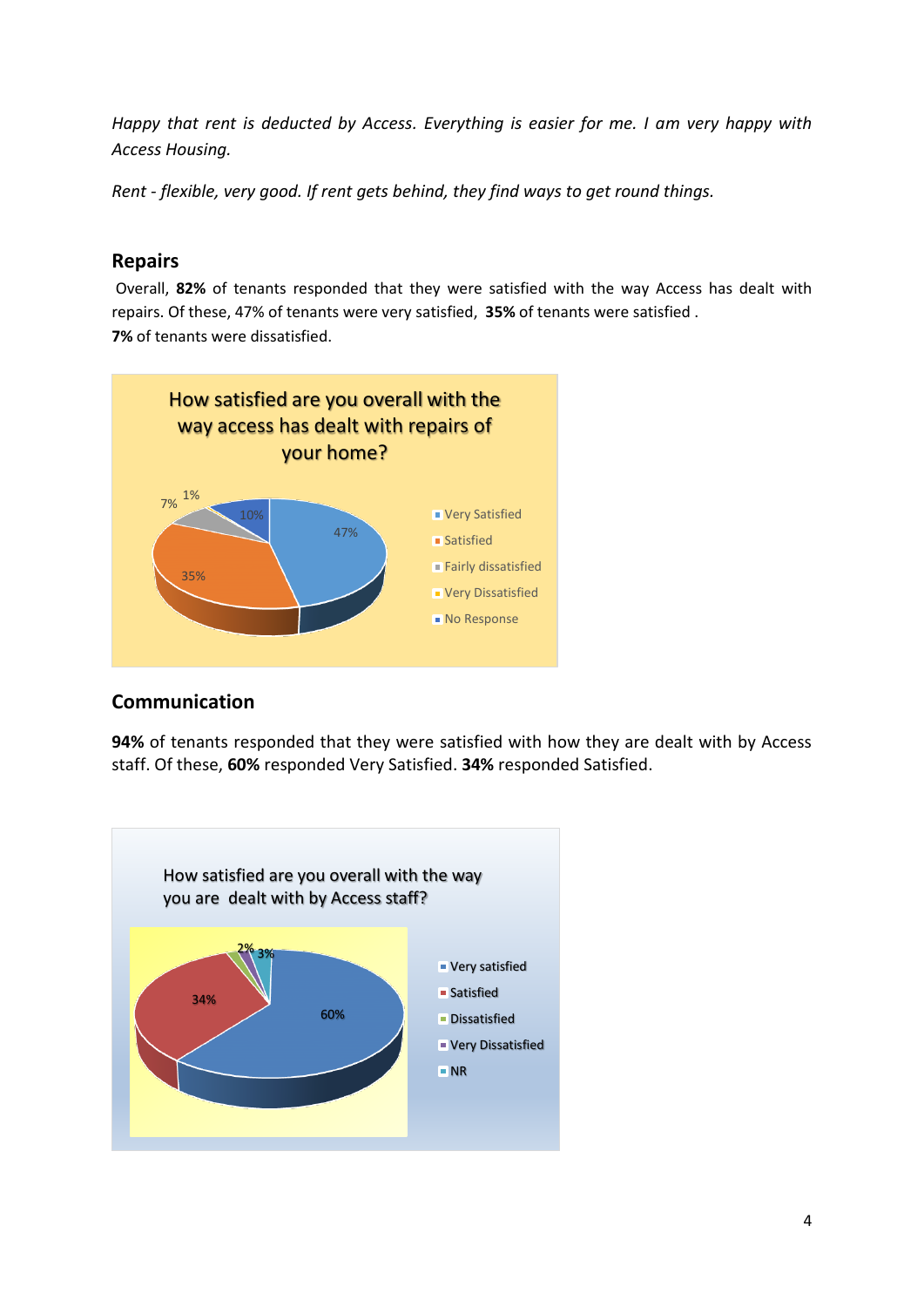# **Tenant Comments on how staff communicate with tenants**

Many tenants wrote comments to say that they thought Access Community Housing staff were helpful, friendly and polite:

*Treating people equally which I like. Making sure everyone respects everyone. All good.*

*Very helpful with information and support; everything's good; (how can they do it better? Couldn't*

*Friendly; polite; respond straightaway when I phone them.*

*Friendly/ helpful; prompt with complaints and always taken seriously*

# **Tenant rights and responsibilities**

#### **Tenancy Agreement**

**88%** of tenants responded that they understood what is in their tenancy agreement.



# **Level of Satisfaction with Access staff assisting tenants' understanding of their rights and responsibilities**

93% overall of tenants are satisfied with the way Access has helped them to understand what they can and cannot do with 48% being Very Satisfied, and 45% satisfied.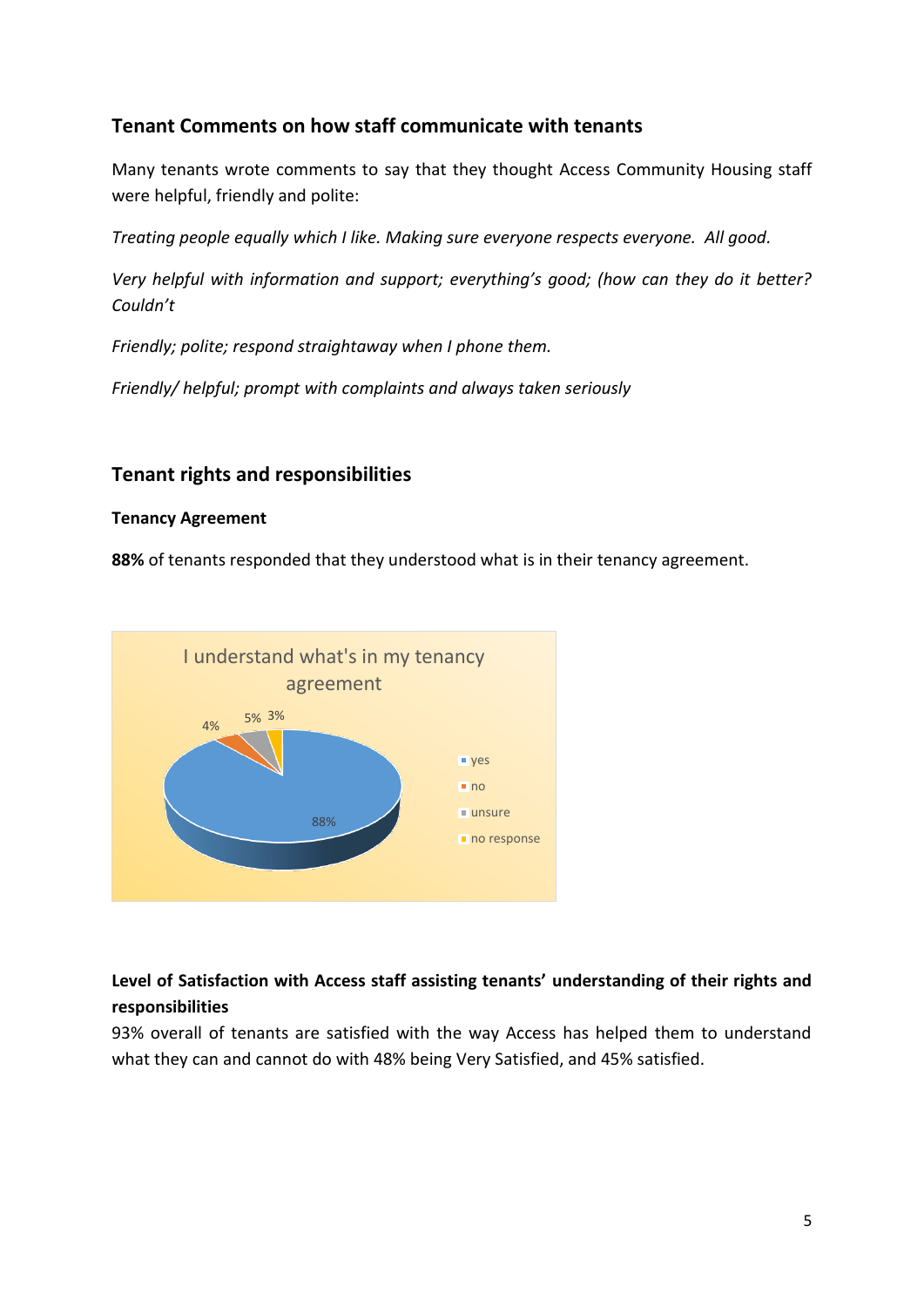

# **Information 90% of tenants are satisfied with the tenants' rights information given to them.**



### **Tenant comments on understanding Information**

*He puts letters in big print. Explains things to you. Dragan is doing a marvellous job.*

*House Manager breaks the info down so that I can understand*

*Providing/ updating information and newsletters.* 

#### **Complaints**

**77% of tenants responded that they would know how to make a complaint if they were unhappy with the services Access provides.**

**Staff Support**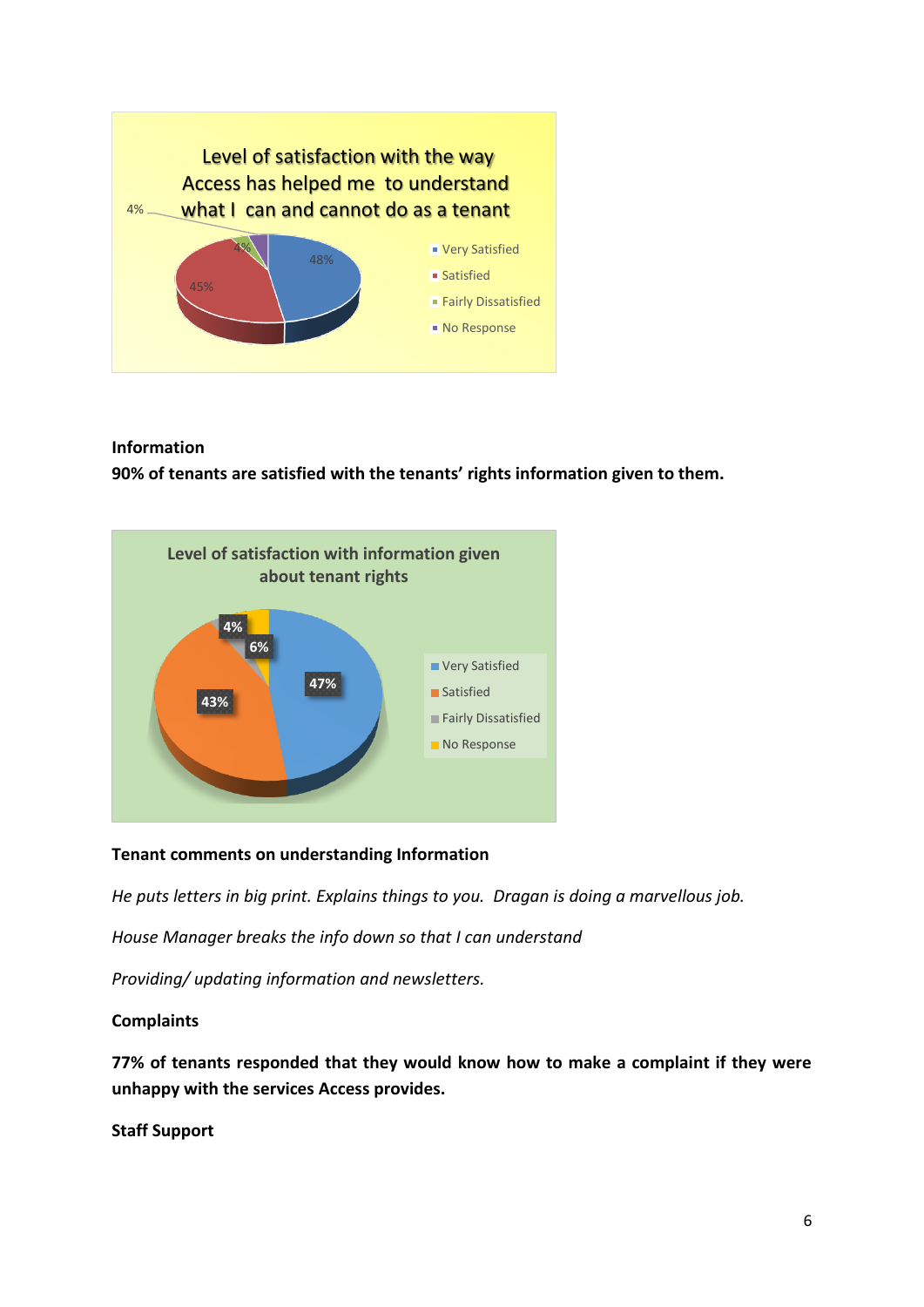87% of tenants responded that they found Access staff to be helpful if they had any problems or issues. Of these, 54% of tenants responded that they found Access staff to be very helpful and 33% of tenants responded that they found Access staff to be helpful. Only 4% of tenants responded that they were dissatisfied.



# **Tenant comments about Staff support and assistance**

*Support I've felt a lot of support from Access over the years. I'm very grateful. Sometimes it felt as though my only support was from my doctors; Access and sometimes Centrelink. This sounds a bit sad but it can happen when life throws its curve balls at you.*

 *They don't take problems lightly. I am very happy as a tenant of Access Housing, They have been very helpful to me ever since our first phone call.*

*Since there is always a prompt and responsible approach to our needs, I could not expect or ask for more.*

*I have found everyone at Access extremely helpful and friendly. The best part is I don't feel judged by the position I am in with anyone through Access.*

### **Tenant Newsletter**

75% of tenants responded that they had read the last newsletter.